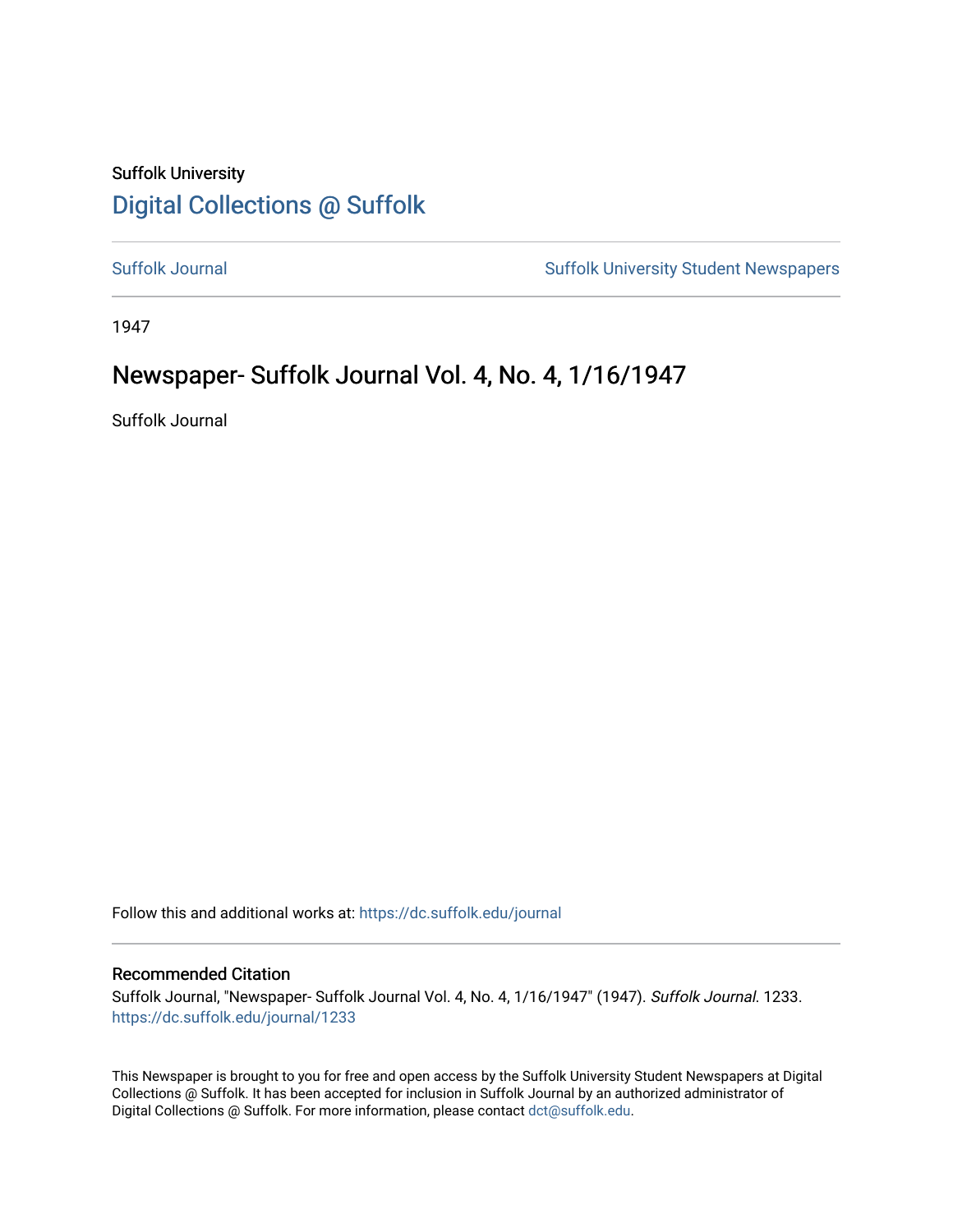}' <sup>~</sup>

~-! '.

"

 $\sum_{i=1}^{n}$ 

# *')he* **·SUFFOLK JOURNAL**



VOL. **4, NO. 4** 

*"The heights by great men reached and kept Were not attained by sudden flight;* 

*But they, while their companions slept,* 

On Dec. 18, a rejuvenated Suffolk basketball squad went to Worcester to play the New England School of Accounting. Like Suffolk, the Figure 1. I'm a talkative guy who talks to job subduing the Accountants 42-<br>hybody about anything, so it won't **Drama Club To** 33.

*Were toiling upward in' the night."* 

demanded Charley quite seriously,  $\begin{bmatrix} 1 & 0 \\ 0 & 0 \end{bmatrix}$  by amateurs, but the cast and pro-. McAveeney tried hard to score at

their roles, the cast began to show Art are still trying to figure out many of the finer points in their how it came off. tion of several interested students, . All Classes Represented heard of it. What is it, a prep. deal of patience and understanding, court, his presence is made very has drawn up a plan for getting the within the student co

*-Longfellow.* 

## BOSTON, MASSACHUSETTS



What my name is makes no difference. Call me Joe Student if you want to. I'm the guy in the corridor between classes, and I'm the guy  $N$ . E. S. A. is engaging in sports in the "Sinclair'' coffee shop after classes. I've got something to say, for the first time this year. Sufgood people, and I hope you'll have the chance to read about it and think  $f_{\text{olk}}$ , however, seemed to be more about it.

**JANUARY.16, 1947** 

*Hoopsters Score First Win* 42-33

**By MEL ADELSON** 

anyb~dy about anything, so it won't *Drama Club· To* 88 .. surprise you to learn that after a . The "Lawyers" were much faster, class one day, whother vet and my-<br> **p**<sub>1</sub>*r* = **p**<sub>1</sub>*r* = **p**<sub>1</sub>*r* = **p**<sub>1</sub>*r* = **p**<sub>1</sub>*r* = **p**<sub>1</sub>*r* = **p**<sub>1</sub>*r* = **p**<sub>1</sub><sup>*r*</sup> = **p**<sub>1</sub><sup>*r*</sup> = **p**<sub></sub>

This isn't college, this is Suitoik." duction staff of the play have do good people. Charley is up against  $\begin{bmatrix} \text{an} \\ \text{play} \text{ for the public.} \\ \text{It is a similar to the public.} \end{bmatrix}$ 

which will later be presented to the government, but for the experience  $\vert$  I maintain gained to serve later in the responiority complex does exist, I recogthat this group infer-  $\frac{1}{1}$  time, a number of people from other Board of Experts" have decided to tudents for ratification. gam o serve a ~ m e respon- 10n y comp ex oes exis , recog- . tituti s re expected to attend hand out two laurels. The first On a Democratic Basis sibilities of public life. It has been nize it in myself. When enough  $\begin{array}{|l|l|}\n$  the play. This will cut down the goes to the whole team. They it is true that Suffolk University proved that Suffo It is true that Suffolk University proved that Suffolk can be a happy people say that they haven't the ends. This will be volume to realized that this game had to be was not established as a "rah-rah university as well as college" or "big-man-on-campus" steaming brains—by those who folk University is, a guy begins to avenue, so in you are at an inter-<br>institution, but for the diligent who made the Thanksgiving dance a suc-<br>would work by day institution, but for the diligent who made the Thanksgiving dance a suc- get discouraged, to wonder just would work by day and study by cess, those who have made Suffolk how much ice a degree from Suffolk your tickets now. Whole game. The speed and leftnight. However there has been a "sports-conscious" institution, U is going to cut. With this group your tickets now. such an increase in day-session stu- and by those who have made the inferiority-complex, what is left in CANA TID Cantab are a great asset. dents who seek the unity of this Journal a reality. The number of the victim's mind of school spirit  $\parallel$  SIGN UP TO (Continued on Page 4, Col. 1) campus attitude here in the heart members representing each college sails out the well worn, hackneyed of Boston, that the new council will has been fixed proportionately. window.<br>  $\mathbf{WORK}$  **WORK** FOR offer membership on various activ- However, the student council will  $\vert$  How important is this? ity committees such as athletics, have, under its powers, the right Lately, I hear my "buddies"  $\text{YOUR}$  JOURNAL and social and veterans' affairs, and to change its own representation. Speak of transferring to name col and social and veterans' affairs, and to change its own representation. speak of transferring to name colwill give each student opportunity Three students will represent CLA leges. They don't all say why, but to participate equally in its demo- (Day Division); three CBA  $(Day)$ ; (Continued on Page 2, Col. 3) manager, joined the "gold band" cratic layout. Nominations will be three CJ  $(Day)$ , and three Precratic layout. Nominations will be three CJ (Day), and three Preon the basis of petitions circulated Legal (Day). One student will rep- Married at Needham, the Sunday *Prof. Rollins to Study at Oxford*  by the candidate or by an interested resent CLA (Evening Division); Journal Man Takes before Christmas, Avery and his Calvin D. Rollins, assistant pro-<br>person. Each representative in a one CJ (Evening); one Pre-Legal Journ person. Each representative in a one CJ (Evening); one Pre-Legal **JOUFFICUL FILUTE 1. UFCS** bride, the former Beverly June fessor of philosophy and assistant college of the Day Division (which (Evening), and no representat college of the Day Division (which (Evening), and no representation  $\left|$  **Wife, Circulation** includes both morning and after-<br>from CBA (Evening) because less Wife, Circulation includes both morning and after- from CBA (Evening) because less *Wife*, *Circulation* York for a week's wedding trip. been awarded the Rhodes Scholar-<br>noon sessions) must have at least than ten students are registered in noon sessions) must have at least than ten students are registered in 25 signatures on his petition; for that college. *Post Open* grind at Suffolk and in addition to his home state, Nebraska, and will evening students, ten names. Such With a big push of cooperation  $\overline{P}$   $\overline{P}$   $\overline{P}$  a new wife, also boasts a new job study at Oxford University, beginpetitions will be filed in the regis- and the incentive of political fever, with the weekly Needham Times as ning next October. tration office on or before 5 p.m. on we may bridge the gap between The fast dwindling ranks of eli- reporter and editorial assistant. We all wish Mr. Rollins the best January 29. A list of nominees students and faculty, and Suffolk gible young bachelors at Suffolk Because of his new duties, Avery of luck, and may he return to will be published on February 3 and University will be killi will be published on February 3 and University will be killing two birds University suffered another setback plans to resign as circulation manvoting will be by secret ballot on with one stone, having as a result, during the Christmas vacation when ager of the Journal as soon as a sible. the showing of blue identification the mighty weapon of school spirit. Jim Avery, Journal circulation successor can be found. ("Profile" on Page 2, Col. 5)

class one day, whother vet and my-<br>self fell to talking about the vari-<br>ous hard times some vets encounter,<br> $\begin{array}{c} \text{with } \text{the unit number} \\ \text{the unit number} \\ \text{the unit number} \\ \text{the unit number} \\ \text{the unit number} \\ \text{the unit number} \\ \text{the unit number} \\ \text{the unit number} \\ \text{the unit number} \\ \text{the unit number} \\ \text{the unit number} \\ \text{the unit number} \\ \text{the$ ous hard times some vets encounter,<br>and of course, our own hard times a fter many weeks of effort and Had the Lawyers been more effecand of course, our own hard times<br>entered the discussion. "Well After many weeks of effort and Had the Lawyers been more effec-<br>Charley." I said "At least we are determination, the Drama Club of tive in retrieving the bal Shows a meeting of the Student Council of 1938.<br>
That is in college. A lot of vets are still suffolk University is now prepared backboard, their score might have<br>
in college. A lot of vets are still suffolk University is n the public. The play chosen for floor were exact. Capt. Frank of the game for committing 5 fouls. . A couple of the baskets that

has drawn up a plan for getting the \_Within the student council, which school o~ somethin~? • has moulded a fine cast into a great evident. council underway. From then on, will be attended by a selected num- No Basis for Inferiority Complex  $\frac{1}{100}$   $\frac{1}{100}$ . The squad has one big fault.<br>It will be the responsibility of each ber of faculty members, the elected member to serve in liaison dent body may have its wants recog- it appears on the surface to go on, capacity with the faculty, the ad- nized as to courses, policies, and probably on many street corners of ministration, and the student body. activities desired. Behind this en- Greater Boston, seems to lend itactivities desired. Behind this en- Greater Boston, seems to lend it- *presenced* for one January 17 and less snub that man although he may<br>tire plan is the element of student gelf admirably toward giving the and Saturday The first council is scheduled to tire plan is the element of student self admirably toward giving the draw up a constitution in compli- cooperation, necessary not only for student body, as a whole, a terrific drama has not been shown on the be brought out in practice.<br>ance with university regulations the member's own train ance with university regulations the member's own training in self- inferiority complex.<br>ance with university regulations the member's own training in self- inferiority complex.

> $\mathbb{R}$ 1

*---1.c~* 

By NANCY OTIS<br>By NANCY OTIS<br>cleus of cards issued by the Bursar's office this conversation? It usually takes on the more advanced aspects of rival bench.

## classes and sessions at Suffolk, the scholastic or disciplinary probation. ::sure am. Going to Suffolk."<br>administration, with the coopera-<br>contraction of the operation of the opportunity of the opportunity of the opportuni

;\_j *:1*  i. *i* 

.I

administration, with the coopera-<br>
ion of several interested students, All Classes Represented heard of it. What is it, a prep. on Mr. Hanson, who with a great handlers. When Bob is on the

Because of the limited capacity of They're not used to passing to all the auditorium, the play will be members on the court. If they presented for two nights, Friday team with a reserve they more or

The above photo shows a meeting of the Student Council of 1938.

## $Student$  Council Elections  $\frac{e^{ducation."}}{demanded$  Charley quite seriously, as a very difficult play to produce the gcd of hard to score at the log of a little too excited.To Open Second Semester This isn't college, this is Suffolk." Dy amateurs, but the clast and pro-<br>mort take it out on Charley, duction staff of the play have done

The breach in the nucleus of cards issued by the Bursar's office this conversation? It usually takes on the more advanced aspects of the books. The play that amazed all was the school spirit now flourishing at September 2 Suffolk has been filled by the offi- include that each candidate be a ner and goes as follows: cial announcement of a Student regular student at the university "What say, George? How's Donald Hanson, began to realize Fost cial announcement of a Student regular student at the university . What say, George? How's bouncil election on Monday, Feb and a resident student for at least things?"<br>Council election on Monday, Feb and a resident studen Council election on Monday, Feb- and a resident student for at least things?"<br>ruary 10. Direly in need of such one semester by the voting date. "Oh, can't complain. Say, what ruary 10. Direly in need of such one semester by the voting date. "On, can't complain. Say, what their roles, the cast began to show Art are still to an organization to integrate social He must also hold a "C" average are ruary 10. Direly in need of such one semester by the voting date. and scholastic activities of all in course grades and be free of days? Going to school?" clearly of the method of the credit Bob Allen gave his usual grand classes and sessions at Suffolk, the scholastic or disciplinary pr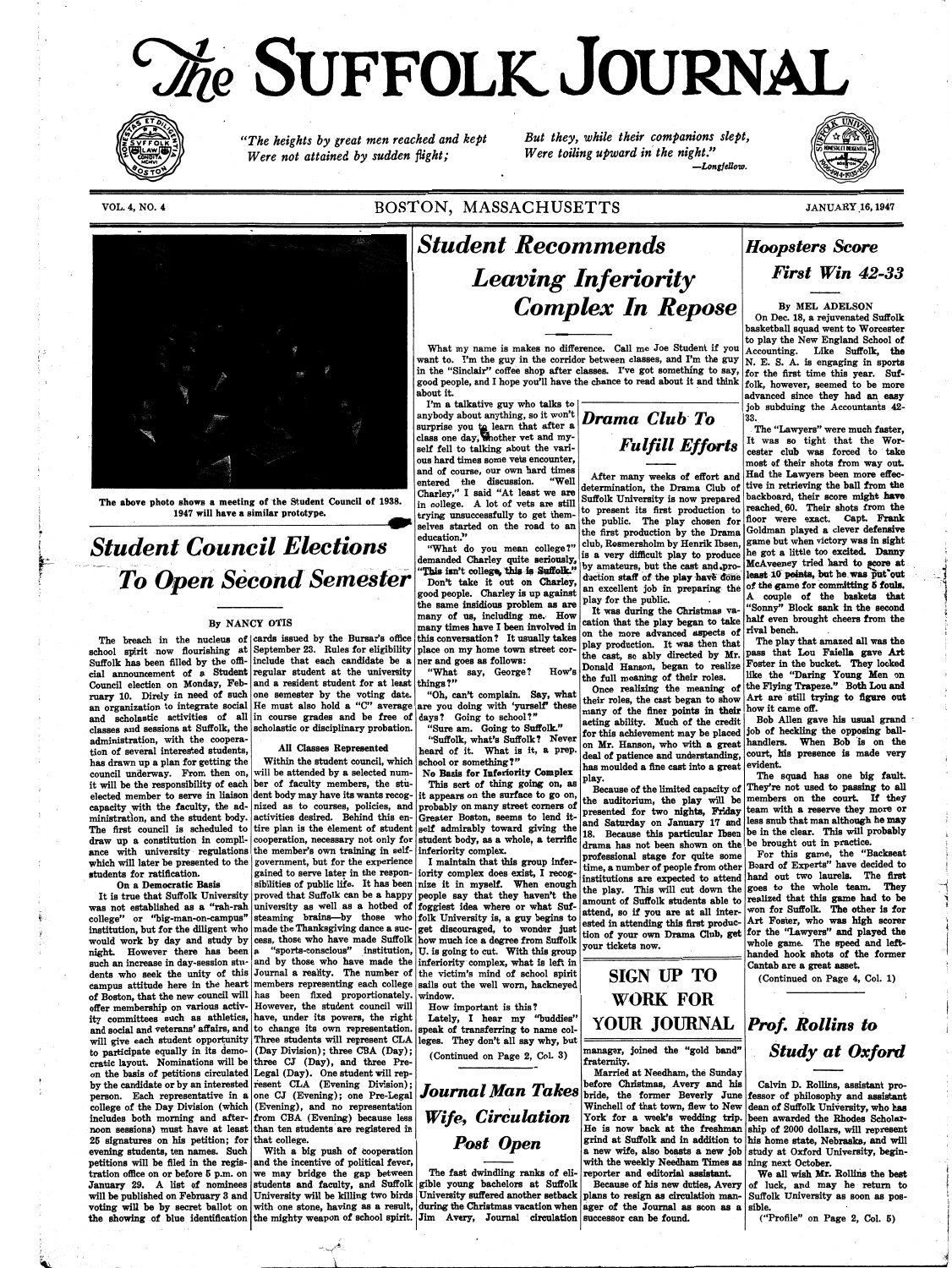(Continued from Page 1) they aren't the fault of Suffolk. What to do about it? How do Suffolk you make school spirit out of thin  $\begin{bmatrix} 2 \end{bmatrix}$  air? I wish I knew, good people.

It's a contagious disease but no one  $\begin{array}{c|c} \text{By SAMUEL B. CINAMON} \\ \text{seems infected.} \end{array}$  How to catch it personance 15, 1946 was the 15 seems infected. How to catch it December 15, 1946 was the 155th<br>is a problem.

tracted from ivy covered walls, phony of peoples. The American from lush green campuses, from a poople are a composition of various nationally recognized football team,  $\begin{vmatrix} \text{pc} \text{cm} & \text{pc} \text{cm} \\ \text{races.} \end{vmatrix}$  is said of them that they but I would hesitate to say so and the simulation seems of libbut I would hesitate to say so. came to this land in search of lib-<br>School spirit is an intangible stuff arty or the right to walk erect un-School spirit is an intangible stuff  $\left|\frac{\text{erty}}{\text{erty}}\right|$  or the right to walk erect, un-<br>which Suffolk needs badly. The stuff and at peace with their ROBERT SINGER Massachusetts Education Bo a r d  $\begin{bmatrix} 1 & 0 & 0 \\ 0 & \text{make} \\ 0 & \text{work} \end{bmatrix}$  raker. We hear that democracy is the whole thing. They say that Suffolk is at least as good in their eyes as any of our state's "name" colleges or universities.

In view of the foregoing, I recom-<br> $\begin{bmatrix} 1 & 1 & 1 & 1 \\ 1 & 1 & 1 & 1 \\ 1 & 1 & 1 & 1 \end{bmatrix}$  in this direction and retreating in few plex in repose at the bottom of the fundamental ideas: that men have nearest lake. Where is the law a right to live their own lives pro-<br>that says Suffolk must not appear  $\left| \right|$  right their dentity and an other

Our university is in the forma- $\begin{bmatrix} \text{is capture} \\ \text{legiances.} \end{bmatrix}$ tive stage, people. No one hears  $\begin{vmatrix} \cos \theta & -\sin \theta \\ \cos \theta & \cos \theta \end{vmatrix}$  for centuries the people of Euabout things in their formative rope have fought over every possi-<br>stage. No one knows where our  $\frac{1}{h}$  thing from up notional boundary stage. No one knows where our ble thing from un-natural boundar-<br>limit is. We can take the rough  $\log t_0$  potty kings and withless die. product and make it into whatever  $\begin{bmatrix} 1 & 1 \\ 1 & 0 \end{bmatrix}$  tators.<br>
we want it to be. It's up to us,  $\begin{bmatrix} 1 & 1 \\ 1 & 0 \end{bmatrix}$ ates, to put Suffolk on the map and with each other, they are friends,  $\frac{1}{2}$  with each other, they are friends, thousand people standing together are difficult to lightly brush aside. are difficult to lightly brush aside. the same thing? Have they found<br>Someone with more brain than  $I|_{it}$ , Amorian is a symphony in

The law school of Suffolk is  $\begin{bmatrix} \text{ever their created, participate.} \\ \text{Widely known.} \end{bmatrix}$  and  $\begin{bmatrix} \text{curved, } \\ \text{VOU.} \end{bmatrix}$  HAVE JUST READ A some of the finest men in the pro- DREAM. fession, leaders in their field. I The worst thing that one can do suggest we take it from there and to man is take his cash away from pit it over the other colleges. In  $\lim_{n \to \infty}$  and the next is to self him to pit it over the other colleges. In him and the next is to ask him to other words, let's take the rough,  $\frac{1}{k+1}$ . Did roughly the picture formative product and lay a founda-  $\frac{m}{dr}$  drawn above? It is a beautiful one, tion, at least, for a beautiful, last- but it is not honest. The rose col-



Official newspaper published by and for the students of Suffolk University.

## *Symphony*  of *People*

anniversary of the Bill of Rights. Perhaps school spirit is con-<br>tracted from ivy covered walls, there is has been called a sym-<br>tracted from ivy covered walls, phony of pooples The American people are a composition of various afraid and at peace with their a way of life--that no rigid form of  $|$ to day, making mistakes, advancing that, but always animated by a few that says Suffolk must not appear vided they don't tread on other fact, and Suffolk University rose on the map?<br> **Foundation Growing Steadily**<br>
people's toes; that the human being<br>
is earnable of harmonizing many alis capable of harmonizing many alstate is represented by it. "It is that is presumably the reason for something constantly developing his general state of confusion.) It

ies to petty kings and ruthless dicwe want it to be. It's up to us, leave their native lands and come took part in debates, and was on the both instructors and future gradu-<br>to a new world. They live at peace cabinet of the University YM. He the intermarry, and they prosper. it? America is a symphony in once said, "United we stand. Di- $\begin{bmatrix} 1 & 1 \\ 1 & 1 \end{bmatrix}$  the people, whatever their<br>vided we fall." ded we fall."<br>The law school of Suffolk is over their apped porticipate Are these people, then, looking for Symphony.

Editorial and Advertising office in the Suffolk University Building, 20 Derne St., Boston, Massachusetts.

> Subscription Price, .50 per year. Single Copy, .05. Advertising rates on request.

> > **Editor-in-Chief**  SUMNER H. FREEDMAN **Managing Editor**  NANCY OTIS **Advertising Managers**

### Business Manager **and Circulation Manager** Suffolk is at least as good in their state's "something constantly developing in IRVING WEISMAN JAMES S. AVERY as any of our state's "name" and unfolding, changing from day **EDITORIAL STAFF**

DAVID B. GREEN

News-Stanley Borenstein, James Wallace, Earl Ericksen, Larry Quirk, Charles A very

**Advertising Staff**  Sylvia Gladstone

We hope that year after year in the normal course of events, its value ing, time-defying product. in the mind of student and instructor alike will increase, and that it will continue to be a part of the school, helping to plow, plant, and harrow the mind of the undergraduate and to instil in him a desire to do his best during his few years at Suffolk U.

**Feature-Al** Liner, Samuel B. Cinamon

Club-Joyce Lunde

Sports Editor-Mel Adelson Sports Reporters-Donald Harrington, William Robinson, Mel Louison, Ern Meister

Art-Alvin Galber

**Faculty** Advisor-Fred R. Bloomhardt

EDITORIALS

## WE NEED YOUR HELP

It has come to our attention that the Suffolk Journal made no definite promises or intentions in regard to its policy.

There are two main issues that are involved: to have Suffolk University gain national recognition, and to bring to you, in the best way possible, a living and active college paper that will promote your interest and create individual loyalty and harmony.

It is the earnest desire of the Suffolk Journal that its efforts to produce a spirit of cooperation and good-fellowship among every student will be successful during this year and the years to come. Not as the will be successful ultima the year and the years to come. Two as the suggest we take it from there and voice of authority but rather in an advisory capacity it may be said, that  $\frac{1}{n}$  it is the same that the colleges. while not indispensable, this group plays a large, but unobtrusive part in the affairs of the school. The problems considered during the year are not difficult or monotonous but are interesting and diversified, touching upon every phase of the scholastic life of the student.

> full swing in S.U. have now been zation for World War II vets. fully accelerated by the introducactive programs in S.U.

Using the Irst rew meetings in which the Continued on Page 3, Col. 2)<br>What has that to do with the students of Suffolk University? Well, AVC program and the organiza-<br>similar event occurred here at Suffolk. Four weeks ago,

think. Did you like the picture ored glasses are worn too tightly over our eyes. That dream could be true. Of course a few carbuncles would have to be cut and the patient placed on a strong diet, but it  $s^{\text{raduated}}$  in 1941 in the upper 3rd could be done. All that is necessary is thought, but men must **learn**  before they think.

Extra-curricula activities going makes AVC an outstanding organifirst, Veterans second," is what

tion of an AVC program that Syd Aylaian, and Student Council promises to be one of the most President, John O'Donnell have S.U. students Jacob W. Smith, been recommended by the local The constant demand by many AVC Headquarters as representa-

It is our aim to gather within each page of each issue the traditions, activities, and good-fellowship that signalizes our sojourn at Suffolk University and which endows us with these priceless entities-friendship and learning. However, we cannot reach those goals without your help. We must have cooperation from each and every one of you. School spirit must go hand in hand with learning. No one can attain perfection in anything if his heart isn't in it. We have excellent in-· structors and facilities to help us gain our objective. The rest is up to you!

### LET'S ALL STAND TOGETHER

Why can't the American public organize into a strong, dominating group when times require them to do so! During the OPA activity, the student-veterans for the organiza- tives in organizing a chapter in women in Boston, disgusted over the high cost of the bare necessities tion of an AVC Chapter in S.U. has S.U. These men have been active of life, attempted to reduce the sales of those commodities by boycotting pressed interested groups into ac- in many of the school's extra curthe stores. According to a government economist, if that plan had tion. AVC, aware of the interest, ricula activities, and under guidsucceeded, the prices of some foods would have dropped to a considerable has consented to S.U.'s request for ance of the local AVC headquarters, degree. However, the women did not organize into a strong, dominating competent officials to be present in they plan to hold a series of meetgroup. Many of them disregarded the boycott and the plan failed. | the first few meetings in which the

similar event occurred here at Suffolk. Four weeks ago, a certain tion of an AVC Chapter in S.U. petition was placed on the bulletin board. It was placed there for the will be fully discussed. benefit of every veteran, not only in Suffolk University, but for all School, jobs, homes, production, veterans who are pursuing an education throughout the country. A cooperation between labor and manreport on this subject received from the AVC stated that the veterans, agement, and agriculture, are some attending the various colleges and universities in Boston and vicinity, of the many tasks AVC has underreceived this petition with overwhelming dexterity and hope.  $\vert$  taken in which the primary end is The veterans of Suffolk University did little to help this cause. With to develop an efficient Democratic a student body consisting of  $1200$  veterans, it is discouraging and society in which man may live. shameful to report that only 687 veterans signed that petition. Are For the veteran, AVC has atthe remaining veterans here at Suffolk satisfied with their subsistence, or tempted to properly house and has peace made them so lazy that they can't raise a pencil to the board? orientate him to civilian life; at Many "American patriots" believe that the student-veteran is receiv- present, AVC is attempting to get ing enough as it is. Yes, we are allowed \$65 or \$90 for going to college an increase in the subsistence payand our tuition is being paid for us. However, our education was inter- ments to veterans attending school rupted and while we served our country in wartime, we now serve her under the G.I. Bill. in peacetime in another capacity. With so many veterans pursuing  $\alpha n$  Prominent men of the world head education, many jobs are thus left open and the fear of mass unemploy- the AVC, first organized by peace-<br>ment has dwindled. minded individuals in 1943. Its If the American "balance the budget" patriots refuse to come to our significance cannot be overlooked aid, then we alone must organize and fight for what we previously fought by any veteran of World War II. for-equality and the pursuit of happiness. The principle solgan; "Citizens **Radio Service Telephone Laf. 9430 Amplifiers for Rent Refrigerators Electrical Appliances SAM'S RADIO** & **AUTO SERVICE**  Accessories New . and Used **Radios**  Lay-Away Plan or Terms **103 Cambridge Street Boston, Mass.**  Compliments of Paul Catrona's **BARBER SHOP** I 08 Cambridge St. **Boston Bowdoin Square**  Admission 85c (tax inc.) Tickets **available at Bookstore**  and throughout the school *Come and bring your dates*  VETERANS PHOTOSTATIC COPIES OF DISCHARGES **Wallet Size Regular Size Diamond Blue Print Co.**  92 Tremont St. **Tremont Temple Block** 

He worked his way through college helping the library staff and doing historical research on state files. Another of his numerous tasks was grading papers in philosophy and English. During one summer, he was counsellor at a boys' camp where he taught the vacationists the art of swimming and canoeing. Mr. Rollins majored in philosophy and English, and during his stay at "Nebraska," he received the Regents' Scholarship and the Miller Fellowship. He was elected to Phi Beta Kappa and was of his class, receiving his degree, "AB with High Distinction." After graduation he entered Cornell University on a Sage Scholarship but left in five months for an appointment under the War Department. In June, 1941, he entered the army

*Suffolk Students Organize A. V.C. Chapter* 

### By C. **K. AVERY**

(Continued on Page 3, Col. 1)

## *Profile of An Educator*

### By SUMNER **H. FREEDMAN Editor**

Today we present an educator who has built up student activities here at Suffolk into a well-formed organization. Mr. Calvin D. Rollins stands before us as a man who deserves a great deal of praise.

He was born in Clay Center, Nebraska, Sept. 1918, when the world was in a stage of confusion. (According to Mr. Rollins' family, seems, therefore, that that first Sept. had its parallel in 1946, when Mr. Rollins came to Suffolk University, where confusion also reigned. As with the world after 1918, peace became a recognized to a point of order and recognition. In 1937, Mr. Rollins entered the

University of Nebraska in Lincoln. During his stay there, he participated in many activities of the college. For three years he ran the Campus War Relief Campaign, be-And these same people came president of the literary club, was also a member of the University orchestra and the Lincoln

### **Worked His Way Through**

( Continued on Page 3, Col. 3)

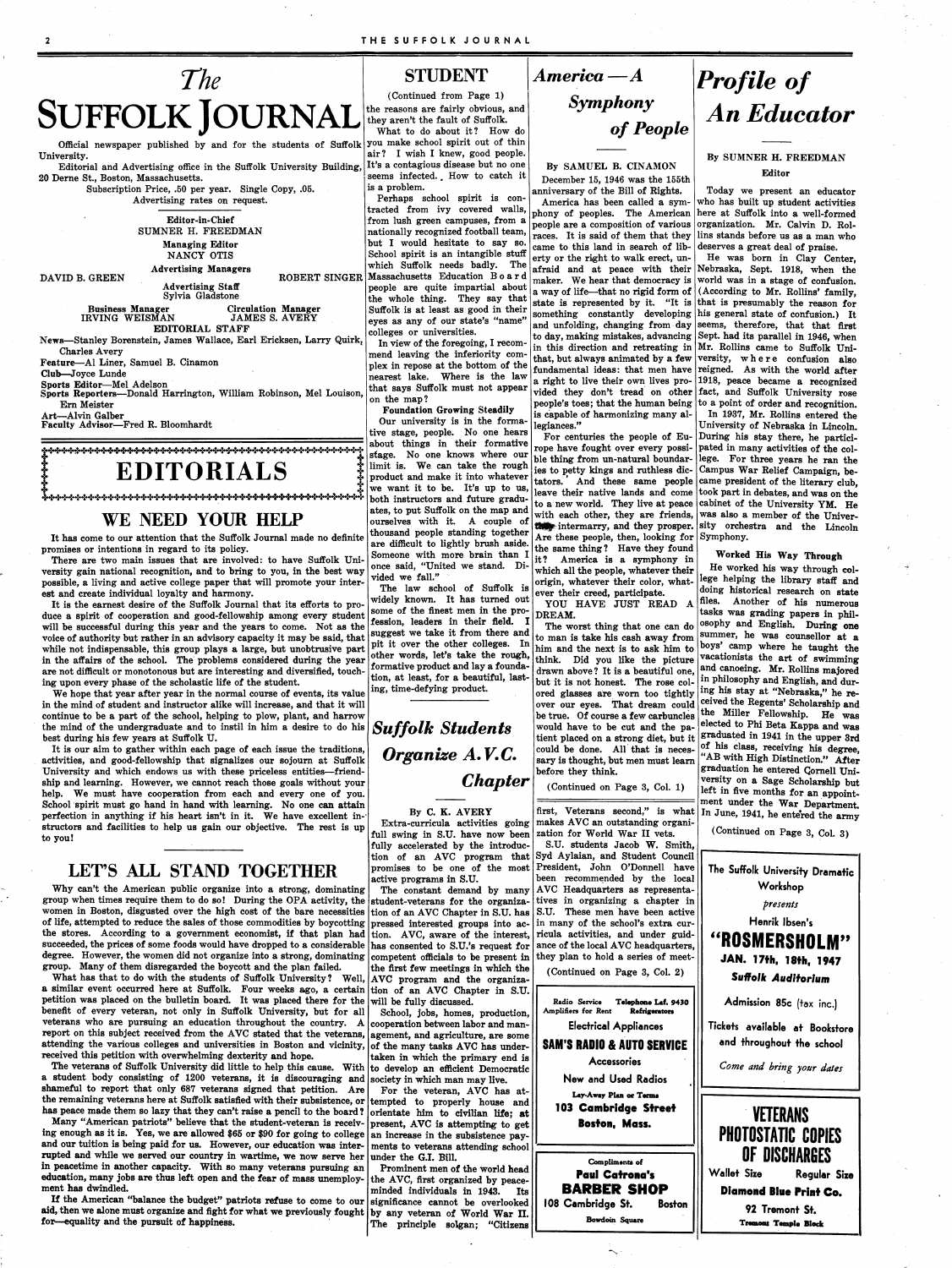## **Club Chatter and Comments PROFILE** *(Continued from Page 2)*

By Joyce Lunde Club Editor

Kligerman, president; and Dick to form a Philosophy Club. The mer, studied there, later vacation- comprenensive dissertation on Carson, secretary-treasurer. purpose of this club is to conduct ing in Maine where he went

elected chairman of the Social Clu It was decided that the club wil It was decided that the club will This club promises to afford a dents by organizing clubs, giving pounded, wherever and whenever can be told about it.<br>
continue to be entirely social rather clear, practical, sane, and he rounded program of dinner parties, will enfold an understandable pic- dent. For those who can't imagine proved completely democratic and  $\begin{vmatrix} 1 & 1 \\ 2 & 3 \end{vmatrix}$  all the work that Mr. Rollins does, unaffiliated with any

let us take a look at Bilbo. He the meetings.<br>deep not represent his state alone. Boston Dec 23—Appointment of of the freshman colleges and others factions." "The best way to acdoes not represent his state alone. Boston, Dec. 23—Appointment of of the freshman colleges and others ractions." The best way to ac-<br>The "Man" is Mississippi's contri- Harland R. Ratcliffe as Acting Dean have, in their ne The "Man" is Mississippi's contri- Harland R. Ratcliffe as Acting Dean have, in their newspapers, called complish the transition to worldbution to the nation and the mo- of the College of Journalism at this school and its student body wide liberalism is an international **Specializes** in the instruction of **11 Specializes** in the instruction of ment that he is seated in Congress, Suffolk University was announced many things—all derogatory. We The Ming Restaurant SOCIAL DANCING but also every one of the forty- Archer. has reared its ugly head among the eight states. There is no place in Graduated from Colby College in greater Boston schools. It proves America for any kind of racial in- 1923, Ratcliffe was a member of that we have something that is tolerance-yet it is here. the staff of the now defunct Bos- better than that contained within

ple of his state voted for Bilbo. School and College editor, Makeup There was one paper that was There are laws that we once read editor and City editor. In 1941 most insulting. Its name does not in a constitution of these United he joined the staff of the Boston deserve mention, but we notice that in a constitution of these United he joined the staff of the Boston deserve mention, but we notice that States that scream out about the Traveler, where he will continue to the asininity that prevailed at the States that scream out about the Traveler, where he will continue to negroes that did not vote. How can be the Makeup editor. He former- Reception Center for the First Ser-<br>we justify our dream and see Co- ly edited the Colby Alumnus, was vice Command is still at work. The we justify our dream and see Co- ly edited the Colby Alumnus, was lumbians and Klu Klux Klaners run an instructor in journalism at Sim- air out there, as we remember it, rampant? Many people say that mons College and broadcast news was redunant of rank odors. Skunks laws should be made against intol- over WEEI. He has also done pub- roamed around the barracks at will laws should be made against intol- over WEEI. He has also done pub- roamed around the barracks at will<br>erance—can human nature be legis- licity for several colleges and pri- and no doubt have joined the staff erance—can human nature be legis- licity for several colleges and pri- and no doubt have joined the staff<br>lated? We have seen many times vate schools, including Amherst of the newspaper founded in those lated? We have seen many times vate schools, including Amherst that it is impossible. Is education College, Phillips Andover and Phil- barracks. a cure all? In our opinion both lips Exeter Academies and Wheaton Suffolk University has given to must be used but one thing is pri- College. He has been a member of Massachusetts a Lieutenant Govermust be used but one thing is pri- College. He has been a member of mary. How about a little thought? the journalism faculty at Suffolk nor and many judges. The stu-<br>It may require an effort but then for four years. It may require an effort but then for four years.

Drama Club has been launched. A A large group of enthusiastic **Awarded Rhodes Scholarship** · ternational Relations Club recently accomplishment of which is now terms of the United Ne small central planning, committee and appreciative students recently In the spring of 1946, he was an attended a two-day conference at being attempted by the United Narecently mapped its course and is assembled under the capable lead- instructor at the University of New Clark University in Worcester. tions Organization, whose declara-<br>ready to sail on its way with Herb ership of Prof. W ready to sail on its way with Herb ership of Prof. William Sahakian Hampshire, and during the sum- Representatives who prepared a tion of purpose its variable who prepared a tion of purpose is contained in the Kligerman, p

cessful theatrical group.  $\sqrt{\frac{m}{\pi}}$  ward understanding.  $\sqrt{\frac{m}{\pi}}$  ant Dean in change of student ac-

one feels he has talent and is will- elected to the executive committee: philosophy. Before the Christmas ing to take an active part in the Jacob W. Smith, president, and vacation, Mr. Rollins journeyed to Suffolk covered a maximum, were club, he will be welcomed. Homer Sage, secretary. A consti- Nebraska where he received the a feature of the conference. Each By AL LINER Bon voyage, ye playgoers! tution was drafted, and it was de- Rhodes Scholarship of which he can carried through in resolution form, C . f . d y th' . S . I **Cl b** b . . . b . t I t t b t k . t ome m, nen s. es, is is Social Club cided that membership would be the rightly proud. Besides his reg- basic postulates to be taken into where the elite meet. Duffy's Tav-<br>Clause Keepersillon was recently in the club contacted a brief ular teachi eorge Karavasiles was recently limited. The club conducted a brief ular teaching duties, Mr. Rollins consideration<br>ted chairman of the Secial Club survey of the theory of manelity. Works diligently for Suffolk stu-slations . survey of the theory of morality. works diligently for Suitolk stu- lations due headquarters at  $\frac{1}{2}$  your library! Now, let's see what it was decided that the club will This club promises to afford a dents by organizing clubs, giving pounded, wherever and whenever can be told about it

outlook on psychological studies.

Social club. A surveying commit-<br>tee has already been elected includ- members of this club that the work Calvin D. Rollins, we salute you. in unbelievable filth and poverty andlord with impunity—for evicttee has already been elected includ- members of this club that the work Calvin D. Rollins, we salute you. In unbelievable filth and poverty landlord with impunity—for evicting the state of the set of the set of the set of 11 C K A d 1 1 1 S . t'fi an or w1 1mpu i y- or vi - mg Est er a oway, , , very, has helped many to a better self- ------- ue t\_o cu tura ag. c1en 1 c . <sup>1</sup>  $\frac{1}{2}$  handling of Italian possibilities, it  $\frac{1}{2}$  and  $\frac{1}{2}$  methods must be applied to the  $\frac{1}{2}$  Facts and Figures

Perhaps ten per cent of the peo- ton Transcript for  $17$  years, being their hallowed walls.

where he became a supply instructor and an administrative specialist. Before his discharge as a

 $T/Sgt.$  in Jan., 1946, he received **HEADING UP THE STAGE**  $\left| \begin{array}{c} \text{the Rockefeller Fellowship of } 2500 \\ \text{dollar to study should be to be a good for research } \end{array} \right|$ dollars to study abroad for research

Membership is limited, but if any- The following students were tivities and Assistant Professor of John McBride.<br>As following the has telept and is will elected to the executive committee; philosophy. Before the Christmas

## **IRC Representatives Attend Worcester Conference**

The enthusiasm, energy, good philosophic research and to find swimming daily among the numer- ards are Possible" and presented it planning, and good will shown by truths. The Philosophy club also ous seals that inhabited the coast. before the meeting were: Israel the present members will undoubt- helps to improve the minds of in- In September, he came to Suffolk Masterman, president of the Sufedly transform this Club into a suc-<br>cessful theatrical group.<br>cessful theatrical group.

the friendly spirit of S.U. club is twofold: social and educa- of the Suffolk Journal and all the lations group wishes to express with philanthropists. Whenever strategy with philanthropists. Whenever strategy with philant Under the guidance of Dean Rol- tional.<br>In students of Suffolk University, we thanks to the Board of Trustees, duplicate sets are accumulated, they<br>In the Social club has resolved to At a recent meeting an election offer lins, the Social club has resolved to At a recent meeting an election offer our humble thanks to you and Dean Ott, Mr. Fiorillo, and Clark are listed and either traded or sold<br>undertake the responsibility of re- of office undertake the responsibility of re-<br>storing the recreation hall with John J. O'Donnell, re-elected you have accomplished in such a ble assistance. Suffolk's represent-<br>storing the recreation hall with John J. O'Donnell, re storing the recreation hall with with John J. O'Donnell, re-elected you have accomplished in such a ble assistance. Suffolk's represent-<br>new facilities and comfort for the president; Mr. Lauria, vice-presi- short time, in students. The establishment of the dent; and Beatrice Butler, re-elected dents of this university activities paper read at the Worcester con- of the 19,000 books on file, about<br>Recreation club will be the first secretary. Recreation club will be the first secretary. Frank L. Pizzuto is the which they enjoy and which will ference that "world wide living con-  $\frac{12,000}{12000}$  pertain to the field of law. important accomplishment of the faculty advisor.  $\begin{vmatrix} \text{open} & \text{open} \\ \text{open} & \text{loop} \\ \text{non} & \text{loop} \end{vmatrix}$  open the way for national recog- ditions can and must be improved."  $\begin{vmatrix} \text{smooth} & \text{non} \\ \text{non} \\ \text{non} \end{vmatrix}$  and must be impr Charles Ryan, Jr., and Joyce Lunde. handling of Italian possibilities, it methods must be applied to the ...  $\mathbf{F}_{\alpha}$  and  $\mathbf{F}_{\alpha}$  and  $\mathbf{F}_{\alpha}$  and  $\mathbf{F}_{\alpha}$  and  $\mathbf{F}_{\alpha}$  is sure to be successful in every  $c$ nandling of Italian possibilities, it<br>is sure to be successful in every ca-  $S_{11}$  **f** folk  $H_{11}$  **Figures**  $\begin{array}{ccc} \hline \text{politional} \end{array}$  and economic systems so  $\begin{array}{ccc} \hline \text{Kects and Figure} \end{array}$ AMERICA B Sure to be successful in every carrier of **Suffolk's and Subject All Conduct AVERICA** and the section of the subset of the continued on Page 4, Col. 2) pacity.<br>The Italian Club extends a cordial  $\begin{bmatrix} 1 & 0 & 1 \\ 0 & -1 & 0 \\ 0 & 0 & 0 \end{bmatrix}$  that this cultural lag may be over-<br>Continued on Page 4, Col. 2) (Continued from Page 2) invitation to every student that is By S. B. C. two basic causes are keeping the example of The Divitation to every student that is By S. B. C. two basic causes are keeping the example of The Divisi Oratory and flag waving does not interested in the outline of Italian We have the proof that goes with problem unsolved: "the British de- **The Brookline Academy** furnish the answer. For example studies to join the club an the title of this column. It has velopment" and "the religious<br>come to our attention that certain fanaticism of Hindu and Moslem

## *Educationi Unlimited The Door ls Open*

consideration by international  $\kappa$ -<br>lations Club Headquarters and  $\exp\left(-\frac{1}{2} \kappa \right)$  No. I'm afraid not. This is

than a dance committee. The aim outlook on psychological studies and performing many other labors IRC headquarters, whose two duties the shelves stocked come from the state of the shelves stocked come from the ohis to pro Most of the funds needed to keep of the club is to provide a well- To all those who join the club, there that will benefit each and every stu- are to inform and support, has University fee. Unlike the poll rounded program of dinner parties, will enfold a dances, game clubs, and college in- ture of the concept of mind. all the work that Mr. Rollins does, unaffiliated with any outside or- vote, even if unpaid. Aside from the strategies of the concept of mind. It all the wor inter-relationship throughout the **Italian Club** try and get in touch with him ganization, according to Sulfolk financial end, we find that many vear. In this way we will become Something new has been added sometime; we tr I have the something new has been added sometime; we tried—for days! representatives. year. In this way we will become Something new has been added sometime; we tried—for days! representatives.<br>better acquainted and will preserve —an Italian Club. The aim of this Seriously, on behalf of the staff The univer Therefore, by diligent reading, ng you, perhaps.

**1658 Beacon Street Brookline, Mass.**  (Near Beacon & Wash. Sts.) Waltz-Fox Trot-Samba-Rhumba Expert Faculty Asp. 8181 Group or Individual Instruction

*The Ming Restaurant*  Chinese and American Food 1022 **Beacon** Street Brookline, Massachusetts Aspinwall 9242

The actual setting up of the **Philosophy Club** in the theory of metaphor. Five members of the Suffolk In- system of state cooperation," the

by Appointment



FOR GOOD MARKS ON YOUR MID YEARS These

**HYMARX OUTLINES**  For All Your Subiects ENGLISH LITERATURE

AMERICAN GOVERNMENT